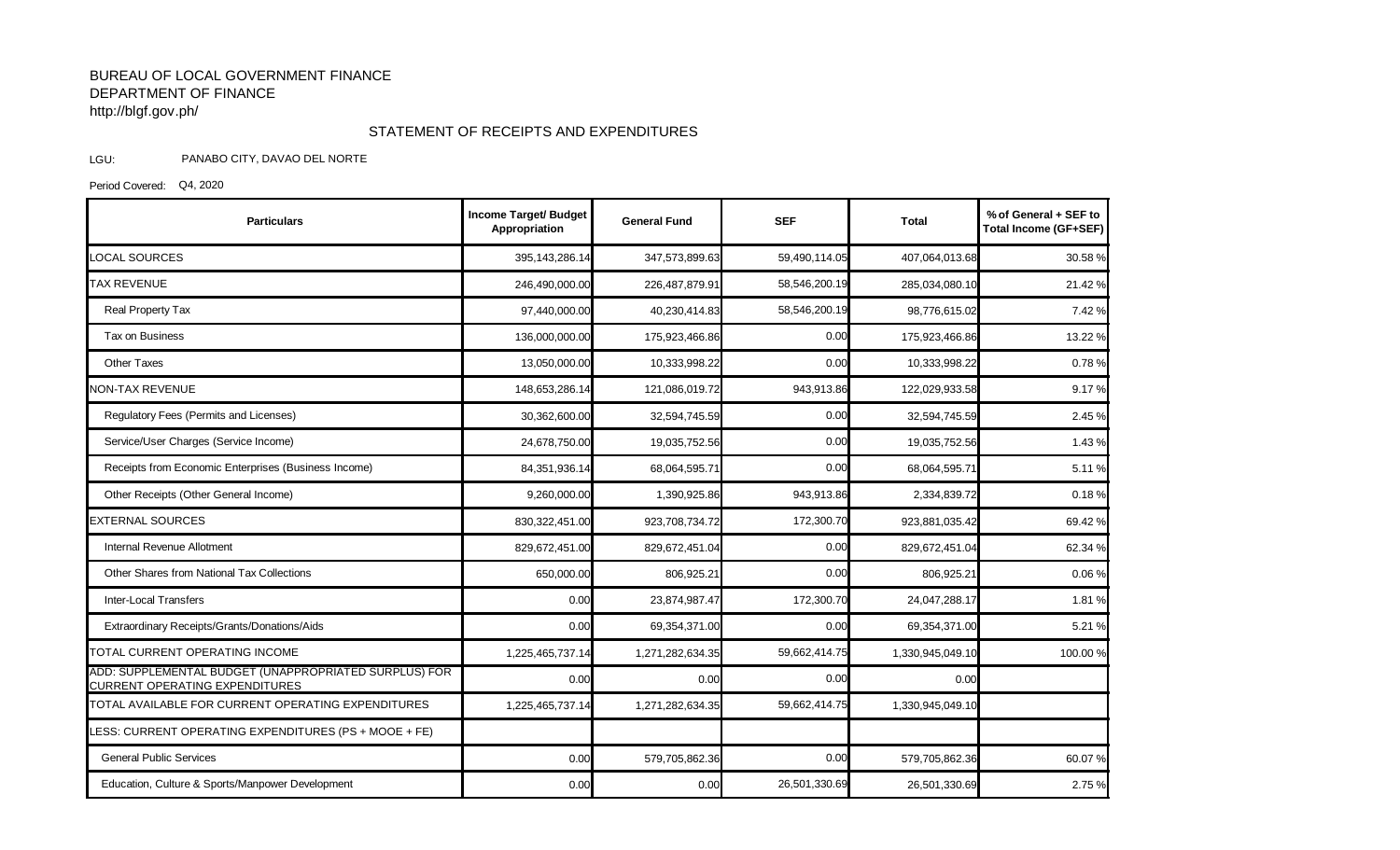| <b>Particulars</b>                                                            | Income Target/ Budget<br>Appropriation | <b>General Fund</b> | <b>SEF</b>    | <b>Total</b>   | % of General + SEF to<br><b>Total Income (GF+SEF)</b> |
|-------------------------------------------------------------------------------|----------------------------------------|---------------------|---------------|----------------|-------------------------------------------------------|
| Health, Nutrition & Population Control                                        | 0.00                                   | 61,372,561.02       | 0.00          | 61,372,561.02  | 6.36%                                                 |
| Labor and Employment                                                          | 0.00                                   | 0.00                | 0.00          | 0.00           | 0.00 %                                                |
| Housing and Community Development                                             | 0.00                                   | 0.00                | 0.00          | 0.00           | 0.00 %                                                |
| Social Services and Social Welfare                                            | 0.00                                   | 37,417,446.91       | 0.00          | 37,417,446.91  | 3.88%                                                 |
| <b>Economic Services</b>                                                      | 0.00                                   | 249,881,078.08      | 0.00          | 249,881,078.08 | 25.89%                                                |
| Debt Service (FE) (Interest Expense & Other Charges)                          | 0.00                                   | 10,246,309.12       | 5,465.66      | 10,251,774.78  | 1.06%                                                 |
| TOTAL CURRENT OPERATING EXPENDITURES                                          | 0.00                                   | 938,623,257.49      | 26,506,796.35 | 965,130,053.84 | 100.00 %                                              |
| NET OPERATING INCOME/(LOSS) FROM CURRENT OPERATIONS                           | 1,225,465,737.14                       | 332,659,376.86      | 33,155,618.40 | 365,814,995.26 | 0.00%                                                 |
| ADD: NON-INCOME RECEIPTS                                                      |                                        |                     |               |                |                                                       |
| CAPITAL/INVESTMENT RECEIPTS                                                   | 0.00                                   | 0.00                | 0.00          | 0.00           | 0.00%                                                 |
| Proceeds from Sale of Assets                                                  | 0.00                                   | 0.00                | 0.00          | 0.00           | 0.00%                                                 |
| Proceeds from Sale of Debt Securities of Other Entities                       | 0.00                                   | 0.00                | 0.00          | 0.00           | 0.00%                                                 |
| <b>Collection of Loans Receivables</b>                                        | 0.00                                   | 0.00                | 0.00          | 0.00           | 0.00%                                                 |
| RECEIPTS FROM LOANS AND BORROWINGS (Payable)                                  | 0.00                                   | 194,546,155.92      | 0.00          | 194,546,155.92 | 100.00 %                                              |
| Acquisition of Loans                                                          | 0.00                                   | 194,546,155.92      | 0.00          | 194,546,155.92 | 100.00%                                               |
| <b>Issuance of Bonds</b>                                                      | 0.00                                   | 0.00                | 0.00          | 0.00           | 0.00%                                                 |
| OTHER NON-INCOME RECEIPTS                                                     | 0.00                                   | 31,260,722.01       | 0.00          | 31,260,722.01  |                                                       |
| TOTAL NON-INCOME RECEIPTS                                                     | 0.00                                   | 225,806,877.93      | 0.00          | 225,806,877.93 |                                                       |
| ADD: SUPPLEMENTAL BUDGET FOR CAPITAL OUTLAY                                   | 0.00                                   | 0.00                | 0.00          | 0.00           |                                                       |
| TOTAL AMOUNT AVAILABLE FOR CAPITAL EXPENDITURES                               | 0.00                                   | 225,806,877.93      | 0.00          | 225,806,877.93 |                                                       |
| <b>LESS: NON-OPERATING EXPENDITURES</b>                                       |                                        |                     |               |                |                                                       |
| CAPITAL/INVESTMENT EXPENDITURES                                               | 0.00                                   | 184,909,449.89      | 10,033,194.46 | 194,942,644.35 | 100.00%                                               |
| Purchase/Construct of Property Plant and Equipment (Assets/Capital<br>Outlay) | 0.00                                   | 184,909,449.89      | 10,033,194.46 | 194,942,644.35 | 100.00 %                                              |
| Purchase of Debt Securities of Other Entities (Investment Outlay)             | 0.00                                   | 0.00                | 0.00          | 0.00           | 0.00%                                                 |
| Grant/Make Loan to Other Entities (Investment Outlay)                         | 0.00                                   | 0.00                | 0.00          | 0.00           | 0.00%                                                 |
| DEBT SERVICE (Principal Cost)                                                 | 0.00                                   | 32,703,331.59       | 540,983.64    | 33,244,315.23  | 100.00%                                               |